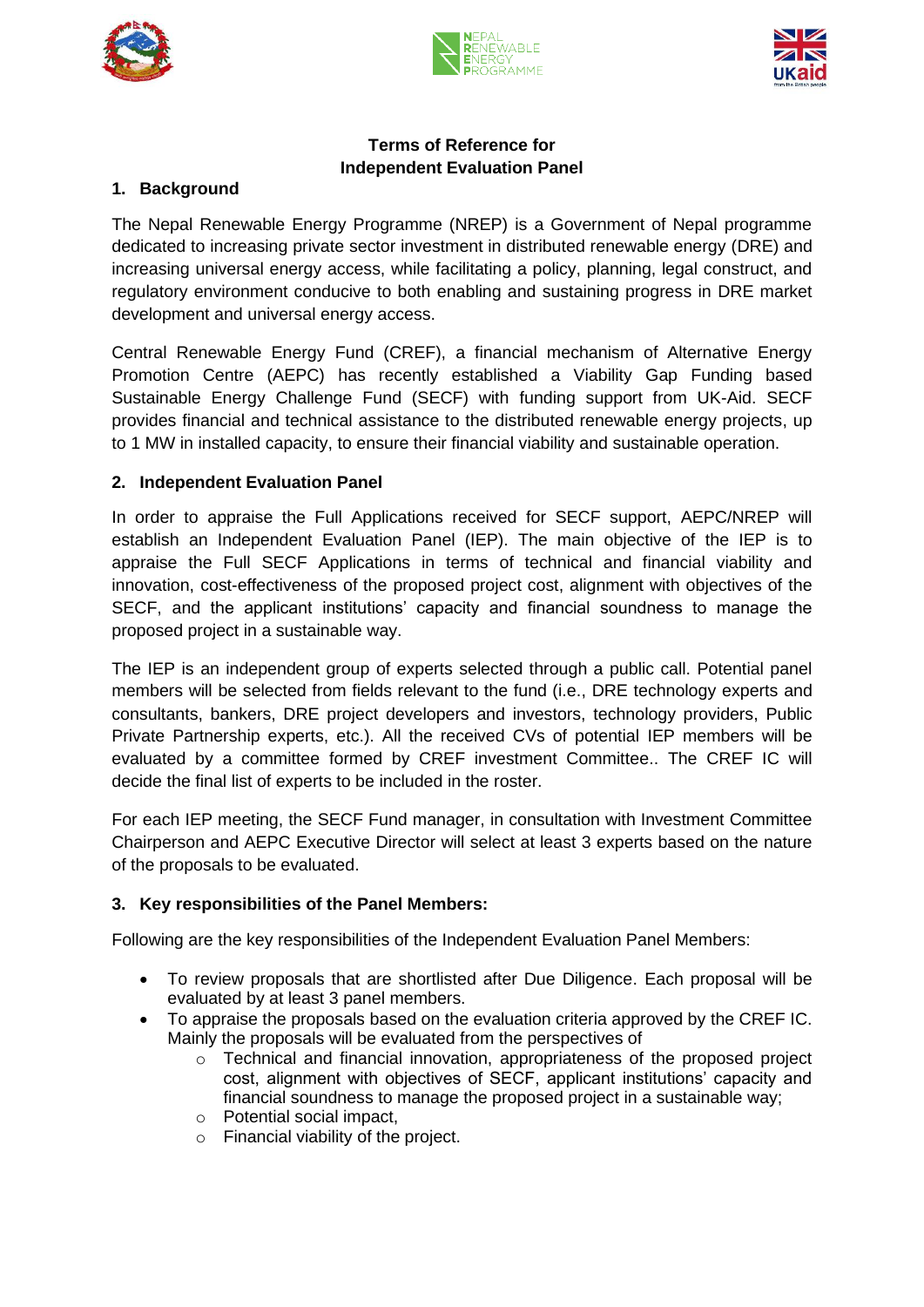





- To provide short assessment summary of each of the projects reviewed with score secured by each of the projects (marking scores can either be by consensus or marking individually and later averaged); and
- To provide independent and transparent assessment summary and make appropriate recommendations to Investment Committee for approval.
- To support on any technical /project management related matters as required.

# **4. Required Skill sets and Experience of the IEP Members:**

- At least Master's Degree in Renewable Energy or Engineering or Economics or Management or any other relevant field of study;
- A minimum of 10 years' experience in the field of renewable energy or banking or private sector development
- Wide knowledge on the issues and opportunities associated with renewable energy sector in Nepal
- Experience of RE sector in other countries is deemed to be an additional benefit for evaluation.

# **4.1 Eligibility Criteria to Become an IEP Member:**

#### *The persons having any of the following circumstances shall not be eligible to be appointed as the Panel member:*

- Who is below twenty-one years of age,
- Who is not a Nepali Citizen,
- Who is of unsound mind or is insane,
- Who is a declared insolvent and a period of five years has not lapsed,
- Who is convicted of an offense of corruption or of an offense involving moral turpitude,
- who is convicted of an offense of theft, fraud, forgery or embezzlement or misuse of goods or funds entrust to him/her, in an authorized manner, and sentenced in respect thereof,
- who has personal interest of any kind in the business or any contract or transaction of the company under evaluation,
- Who is the close relative of the key persons of the company under evaluation,
- Who is an auditor of the company under evaluation or his/her partner or family.

## *The persons having any of the following circumstances shall not continue to hold to be panel member:*

- If one suffers from any disqualification for appointment to be the panel member as mentioned in clause 4.1
- If the resignation tendered by the member is accepted by the Investment Committee;
- If one is held by a court to have done any act involving dishonesty or ulterior motive in the activities entrusted to the panel member;